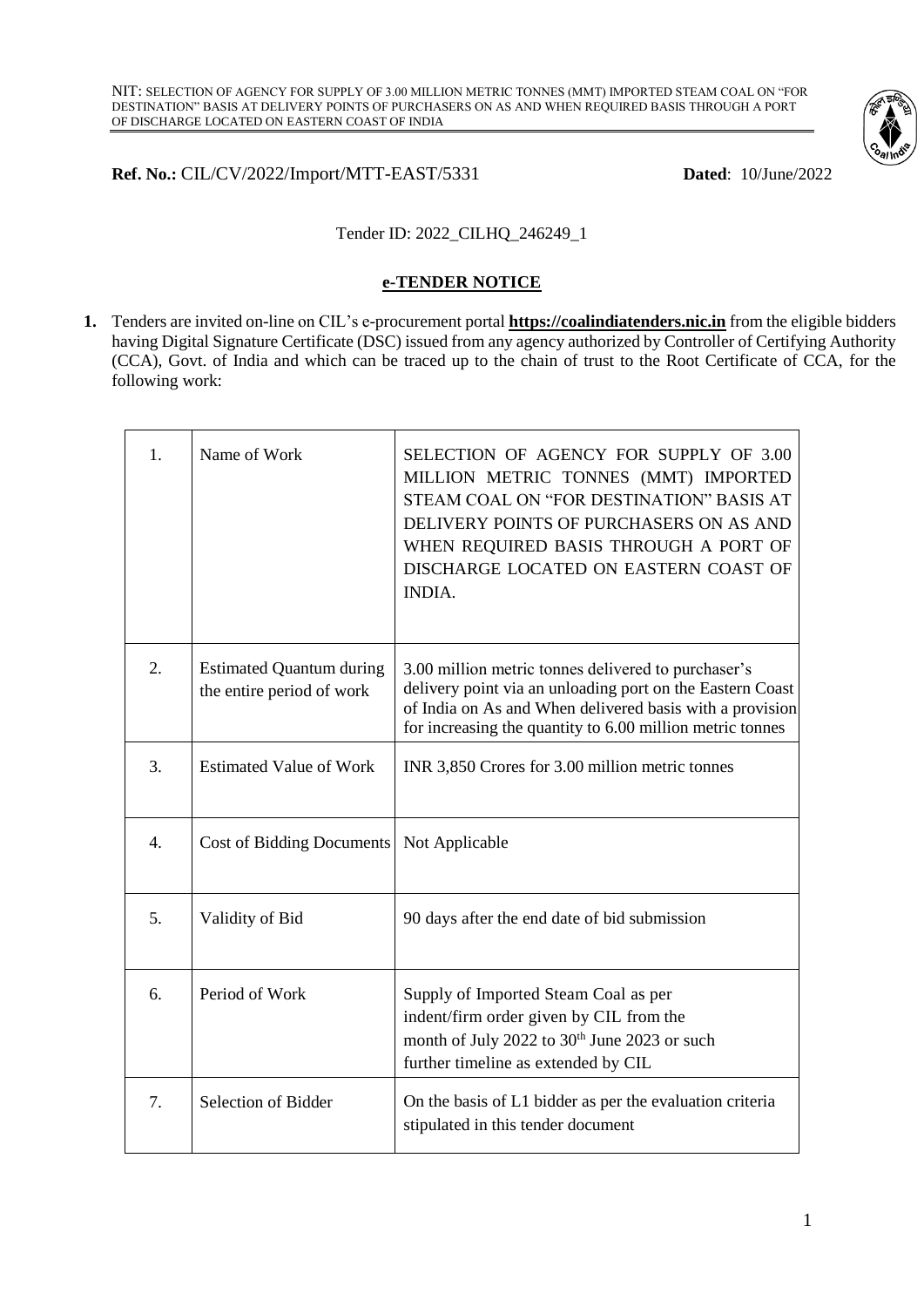NIT: SELECTION OF AGENCY FOR SUPPLY OF 3.00 MILLION METRIC TONNES (MMT) IMPORTED STEAM COAL ON "FOR DESTINATION" BASIS AT DELIVERY POINTS OF PURCHASERS ON AS AND WHEN REQUIRED BASIS THROUGH A PORT OF DISCHARGE LOCATED ON EASTERN COAST OF INDIA



| 8.  | Availability of Tender<br>Documents (Date and<br>Time)       | From 10-06-2022                                                                          |
|-----|--------------------------------------------------------------|------------------------------------------------------------------------------------------|
| 9.  | Availability of Tender<br>(Website)<br>Documents<br>Details) | http://www.coalindia.in<br>http://www.eprocure.gov.in<br>https://coalindiatenders.nic.in |
| 10. | Format of Submission of<br>Bid                               | Bids to be submitted in two parts - Technical Bid and<br><b>Financial Bid</b>            |

| <b>Tender inviting authority</b>                                                                      | <b>Contact Person(s)/Tender Dealing Officer(s)</b> |  |
|-------------------------------------------------------------------------------------------------------|----------------------------------------------------|--|
| <b>Executive Director (Corporate Affairs</b><br>1.                                                    | 1. Mr. Sagar Sen, Chief Manager (Mining),          |  |
| & Business Development), Coal Videsh                                                                  | Coal Videsh & International Cooperation            |  |
| & International Cooperation Division,                                                                 | Division, CIL                                      |  |
| CIL.                                                                                                  | email: ssen2.cil@coalindia.in                      |  |
|                                                                                                       | Ph: $+91-33-7110-4656$                             |  |
|                                                                                                       | Mob: +91-9433863605                                |  |
|                                                                                                       |                                                    |  |
|                                                                                                       | 2. Sujay Haldar, General Manager (M&S),            |  |
|                                                                                                       | Marketing & Sales Division, CIL                    |  |
|                                                                                                       | Email: sujay.haldar@coalindia.in                   |  |
|                                                                                                       | Ph: $+91-33-7110-4138$                             |  |
|                                                                                                       | Mob: $+91-9830247252$                              |  |
|                                                                                                       |                                                    |  |
| The detailed method for participating in the e-Tender is available on links "Help for Contractor" and |                                                    |  |
| "Bidders Manual Kit" in CIL's e-Tender portal. The Applicants may also seek help from the helpdesk on |                                                    |  |
| 24x7 Toll Free No. 0120-4001 002, 0120-4001 005, 0120-6277 787. All queries will be answered in       |                                                    |  |

English / Hindi only

# **2. Time Schedule of Tender:**

| Sl. | <b>Particulars</b>                              | Date / Time               |
|-----|-------------------------------------------------|---------------------------|
| No. |                                                 |                           |
|     | Date of publication of the Tender on the portal | 10-June-2022              |
| 2   | Last Date and Time for submission of pre-bid    | 16-June-2022              |
|     | clarifications (one-time clarification), if any | $(16:00 \text{ hrs IST})$ |
| 3   | Date and Time of pre-bid meeting                | 17-June-2022              |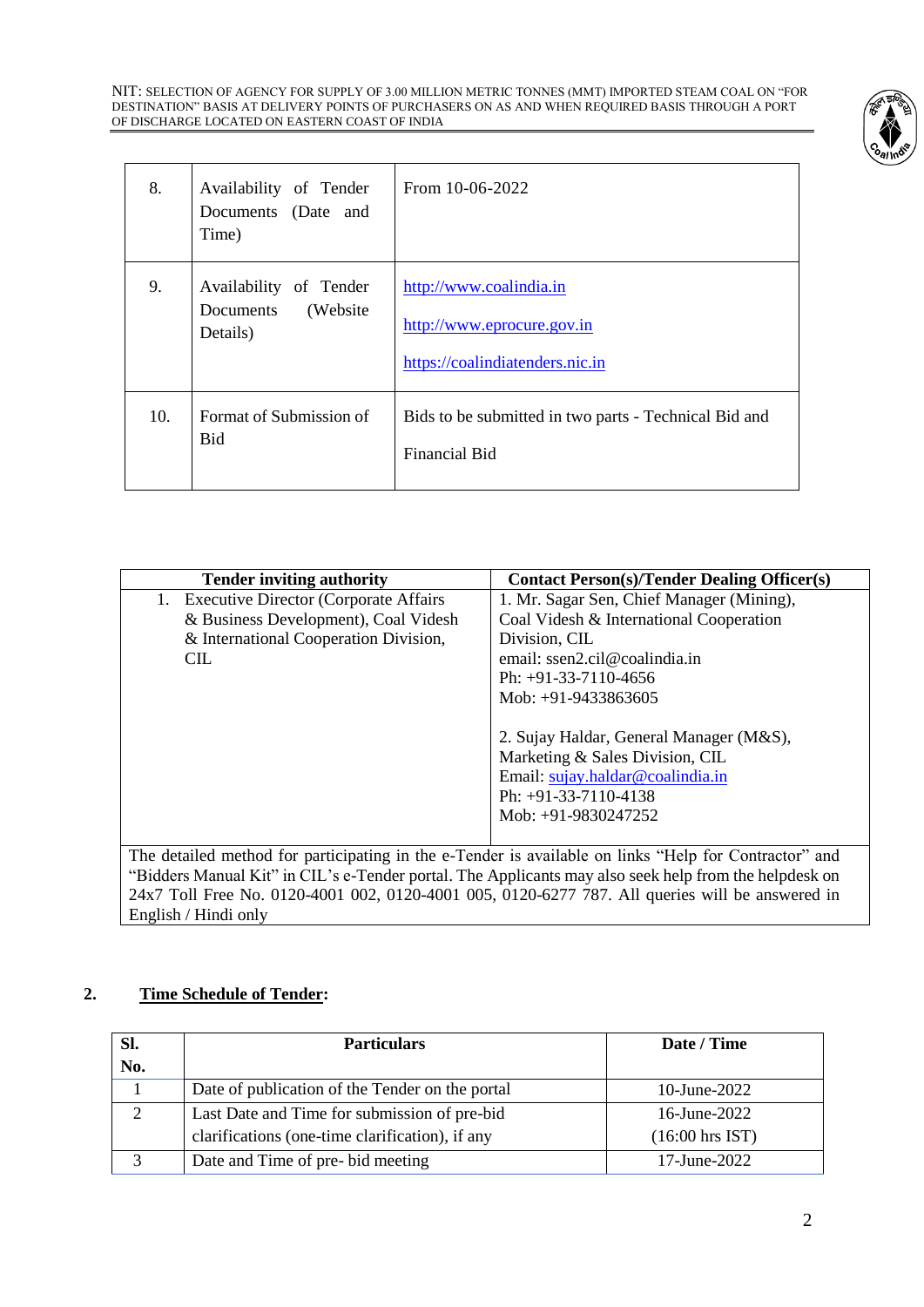

| SI.<br>No.     | <b>Particulars</b>                                                                                                   | Date / Time                               |
|----------------|----------------------------------------------------------------------------------------------------------------------|-------------------------------------------|
|                |                                                                                                                      | $(11:00$ hrs IST)                         |
| $\overline{4}$ | Last date for receipt of both Techno-Commercial bid<br>(Cover-I) and Price bid (Cover-II) Bid Receipt Date &<br>Time | 05-July-2022<br>$(14:00 \text{ hrs IST})$ |
| 5              | Techno-Commercial bid (Cover-I) opening Date $\&$<br>Time                                                            | 05-July-2022<br>$(16:00 \text{ hrs IST})$ |

#### **Note:**

Bids are to be submitted Single Stage – Two Cover i.e., the Techno-Commercial Bid and the Price Bid, as specified above.

No Queries from Bidders, whatsoever, shall be entertained by the Employer beyond the last date of receipt of Queries as specified above.

Date & Time for opening of Price Bids shall be intimated separately, through e-procurement portal, to the bidders whose Techno-Commercial Bid are found to be acceptable.

### **3. Earnest Money Deposit (EMD):**

The bidder shall furnish, as part of his bid, an Earnest Money Deposit (EMD) of INR 1,00,00,000 (One Crore Indian Rupees Only). In case of foreign bidder, the value of EMD shall be US Dollar (USD) 1,28,950 (USD One Lakh Twenty Eight Thousand Nine Hundred Fifty Only) The EMD has to be deposited in online mode in CIL's Bank Account within the last date and time for bid submission. Any Bid not accompanied by an acceptable EMD shall be summarily rejected by the employer as non-responsive and returned to the Bidder without being opened. The bidder cannot claim interest and or any other form of compensation at the time of refund of such EMD.

# **4. Clarification of Bid:**

 The bidder may seek one-time clarification on-line within the specified period. The management will clarify to the relevant queries. Non-furnishing of clarification to any of the queries by the bidder shall not be construed as any default on the part of CIL and cannot be ground for stalling the bidding process

#### **5. Pre-bid Meeting**:

The pre-bid meeting shall be held online as per the scheduled date  $\&$  time, as specified in this document. The purpose of the pre-bid meeting is to clarify the issues and to answer the questions on any matter that may be raised at that stage. Non-attendance at the pre-bid meeting will not be a cause for disqualification of bidder and it shall be presumed that the bidder does not require any clarification. Inability of the bidder to attend the pre-bid meeting on account of any technical glitches or otherwise cannot be a ground for extension of time for seeking pre-bid clarifications or for stalling the bidding process in any manner whatsoever

#### **a) User Portal Agreement:**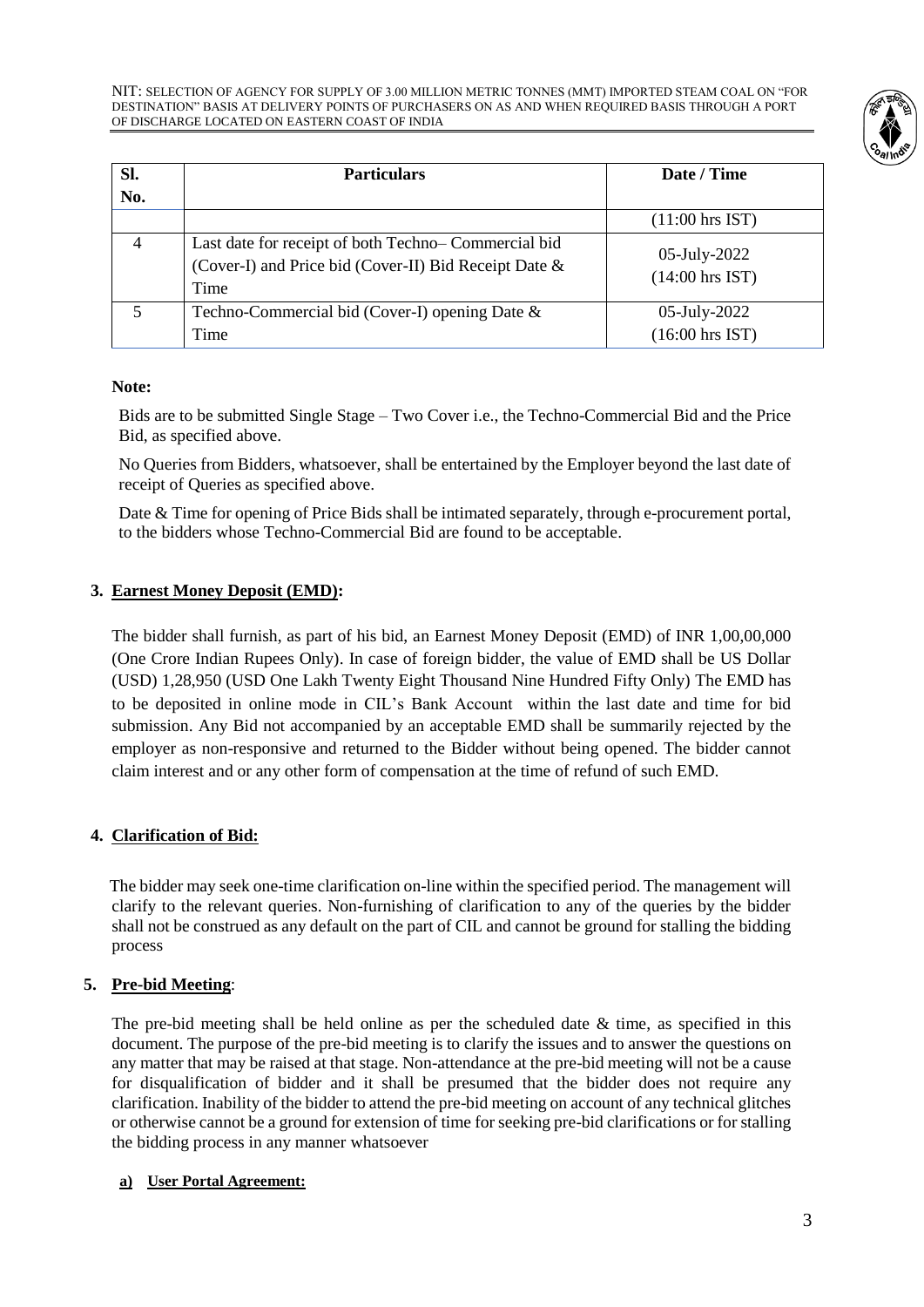

The bidders have to accept the on-line user portal agreement which contains the acceptance of all the Terms and Conditions of NIT and tender document, undertakings and the e-Procurement system through **[https://coalindiatenders.nic.in](https://coalindiatenders.nic.in/)** in order to become an eligible bidder. This will be a part of the agreement.

# **b) Eligibility Criteria/ Qualification Requirement for the Bidders:**

The Bidder can be an individual firm meeting the qualifying requirements stipulated hereunder as per Clauses A and B;

OR

The Bidder can be a Consortium of maximum three (03) firms meeting the qualifying requirements stipulated hereunder as per Clauses A and B collectively.

Each partner of Consortium shall meet at least 25% of Technical Criteria Requirement mentioned at Clause A1 or Clause A2 or at least 25% of the Financial Criteria Requirement mentioned at Clause B1 and the Consortium, as a whole, shall meet 100% of Technical Criteria Requirement mentioned at Clause A1 and Clause A2 and 100% of Financial Criteria Requirement mentioned at Clause B1. Net worth criteria as per Clause B2 shall be met by each partner of the consortium.

All bidders shall have place of business/establishment in India. In case of consortium lead partner shall have place of business/establishment in India.

#### A Technical Criteria for Bidder:

A1 The Bidder should have imported / exported and supplied a minimum of 1.50 MMT of any dry bulk (solid) commodity, like Coal, Iron ore, Fertilizers, Chemicals, Cement etc. of origin other than India to any firm, in any continuous twelve (12) months in one or multiple contracts during the preceding seven (7) financial years along with the current financial year up to the date publishing of this tender document

In support of the aforesaid experience, the Bidder shall furnish:

Supply Experience certificate from buyer and:

Certificate in original from Statutory Auditor(s) of the Bidder

#### AND

A2 The Bidder should have handled, including port operations and loading for dispatch through Indian Railways, a minimum of 1.50 MMT of any dry bulk (solid) commodity, like Coal, Iron ore, Fertilizers, Chemicals, Cement etc. in India, in any continuous twelve (12) months in one or multiple contracts during the preceding seven (7) financial years along with the current financial year up to the date publishing of this tender document

In support of the aforesaid experience, the Bidder shall furnish:

Handling Experience certificate from the Buyer and;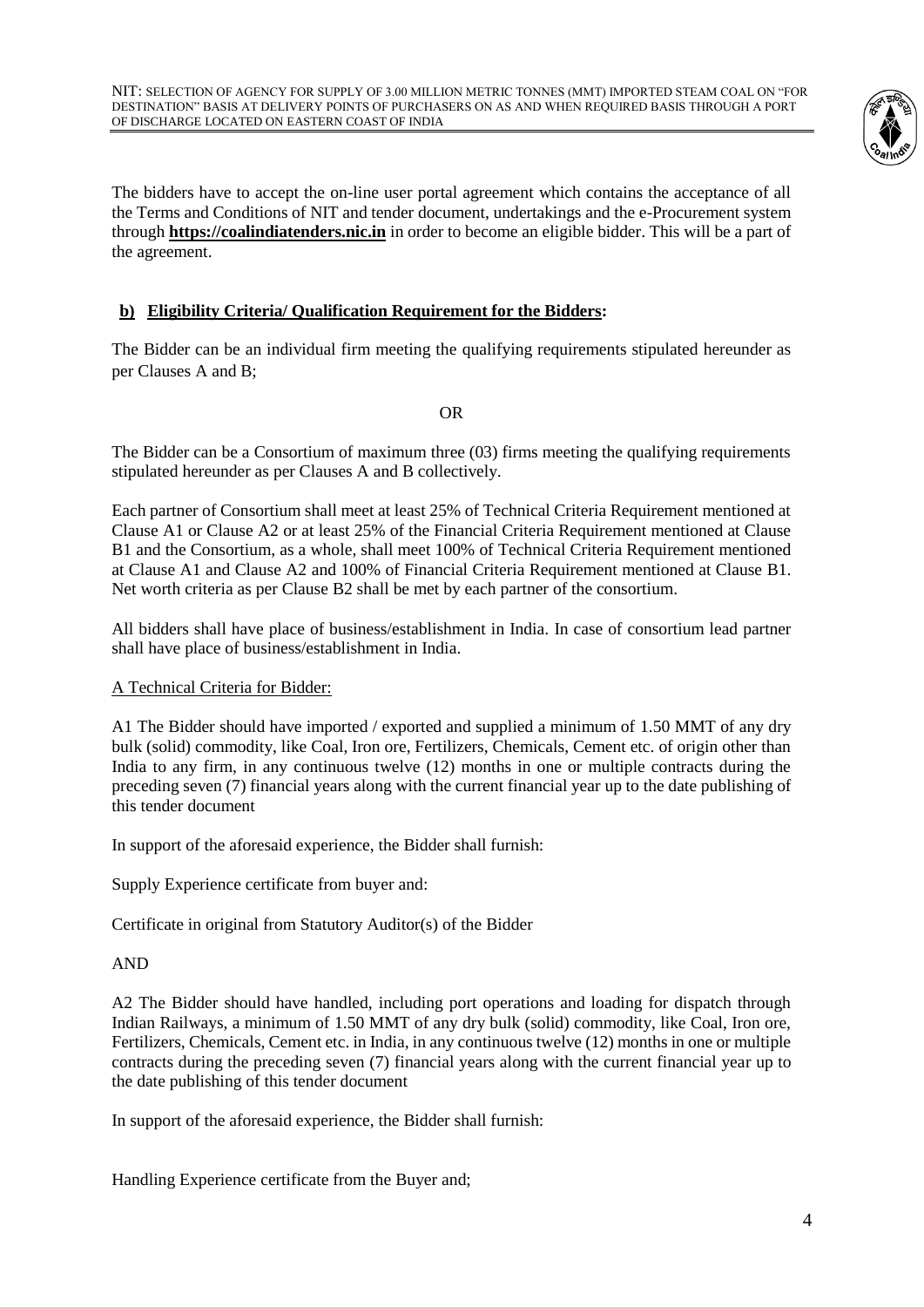

Certificate in original from the Statutory Auditor(s) of the Bidder.

#### Financial Criteria for Bidder:

B1 The average annual net revenue from operations of the Bidder in the latest three (3) audited financial statements (FY2019, FY2020 and FY2021) should not be less than INR 770.00 Crore (Indian Rupees Seven Hundred Seventy Crore only). If audited financials of FY 2022 are also available, then revenue from operations of FY 2020, 2021 and 2022 shall be considered.

Explanation: Net Revenue from Operations here means the Net Operating revenue that a company generates from its primary business activities, and it shall not include other income of the Applicant.

And

B2 The Net Worth of the Applicant as per the latest audited balance sheet should be positive.

Explanation: Net worth in relation to applicant shall mean net worth as per Companies Act of India, 2013

Note to Financial Eligibility Criteria:

- If the Applicant entity does not meet the Financial Eligibility Criteria, then consolidated financials of the immediate or ultimate holding company of the Applicant entity can be used to fulfil the Financial Eligibility Criteria. Holding Company in relation to the Applicant shall mean Holding Company defined as per Companies Act of India. In such an event, the Bidder would be required to furnish along with its Techno-Commercial bid, a Letter of Undertaking from the Holding Company, supported by the Holding Company's Board Resolution, as per the format acceptable to the Owner, pledging unconditional and irrevocable financial support for the execution of the Contract by the Bidder in case of award.
- In support of the financial eligibility criteria the bidder shall submit Audited Financial Statements for last three financial years (FY19, FY20 & FY21). If audited financials of FY 2022 are also available, then audited financials of FY 2020, 2021 and 2022 shall be submitted for the purpose of financial eligibility criteria.
- In the event that the financial statements are recorded in any currency other than INR, such Applicant will need to provide the Net Worth and Net Revenue from Operations in INR converted in accordance with the reference rate of RBI/FBIL as of the last date of the relevant financial year.
- Copies of original documents defining the constitution or legal status, place of registration and principal place of business of the company or firm are to be submitted along with the Bid document.
- Financial year here means the period of 12 months for which the annual account of the entity is being prepared.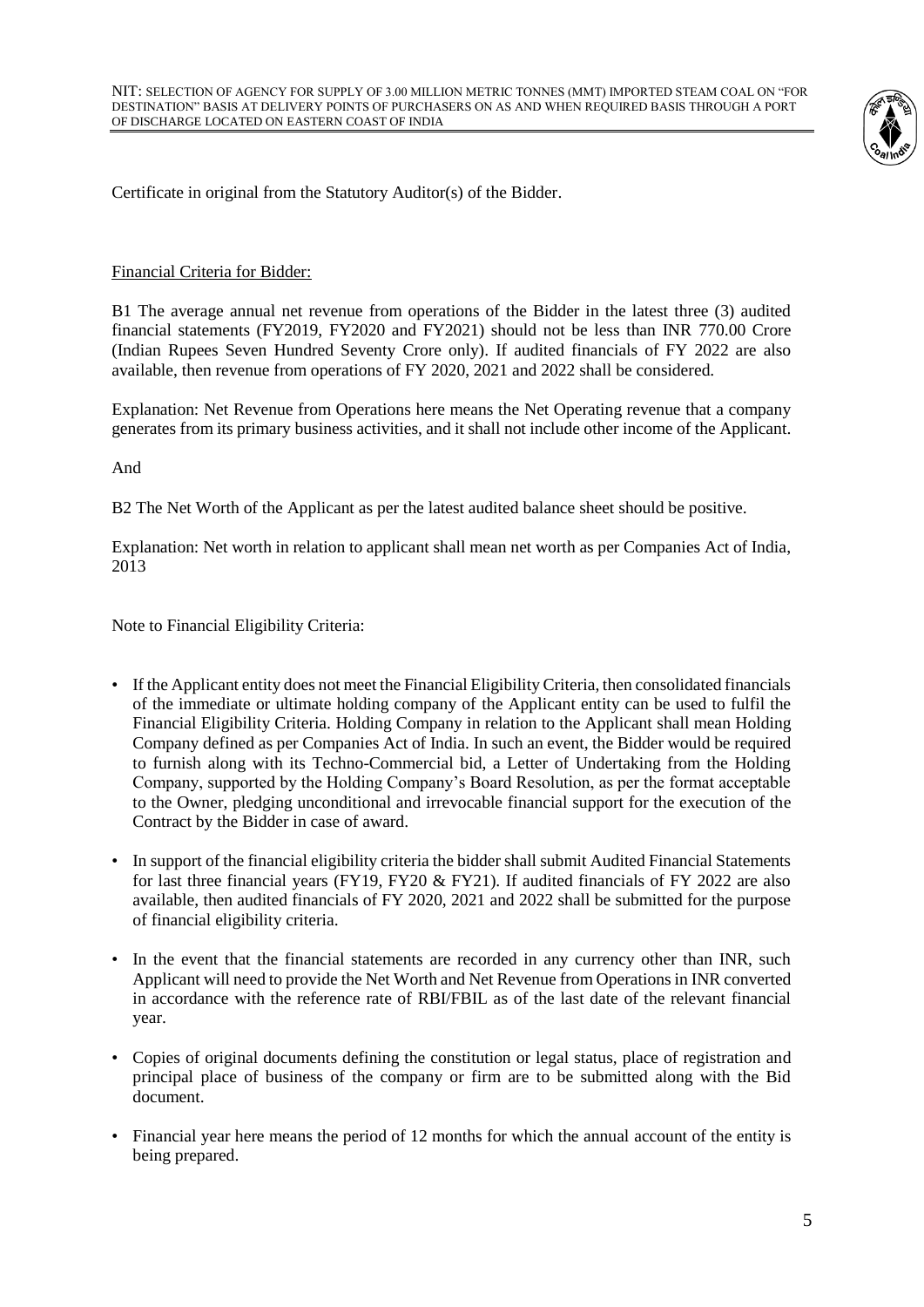

• Net worth as per clause above of all the parties in case of consortium shall be positive.

NOTES:

- i) "Holding Company" and "Subsidiary Company" shall have the meaning described to them as per Companies Act of India.
- ii) The term 'date of bid opening' would mean the date of Techno-Commercial bid opening.
- iii) A firm can be a partner in only one Consortium; bids submitted by Consortium including the same firm as partner will be rejected.
- iv) Failure to meet the above Qualification Requirement shall render the bid to be rejected and bids of only qualified bidders shall be considered for detailed techno-commercial evaluation. Therefore, the Bidder shall in their own interest furnish complete documentary evidence in the first instance itself, in support of their fulfilling the Qualification Requirement as given above
- v) The Consortium shall necessarily identify one of the partners as lead partner. The members of the Consortium (other than the lead partner) are required to execute and submit a power of attorney in favour of the lead partner authorizing the lead partner to do all such acts in performing the contractual obligations arising out of the present tender document on behalf of them.
- vi) The Consortium Bidder shall provide, along with the bid, a signed and stamped Consortium Agreement, as per the format enclosed in the bid documents in which the partners of the Consortium are jointly and severally liable to the Owner to perform all the contractual obligations. The Consortium Agreement shall be submitted along with the bid, failing which the Bidder shall be disqualified and his bid shall be rejected.
- vii) In the event of award to Consortium the performance security deposit in the form of bank guarantee, shall be in the name of the Lead Partner of the Consortium
- viii) Dry (bulk) solid commodity mentioned at A, as stipulated under "Qualifying Requirement" of this document, means dry solid bulk cargo covered in Annexure 4 (page 352 to 358) of International Maritime Solid Bulk Cargoes (IMSBC) code MSC 84/24/Add.3
- ix) Any 'Bidder from a country which shares a land border with India', as specified in the Bidding Documents, will be eligible to bid in this tender only if bidder is registered with the Competent Authority as mentioned in the Bidding Documents.

#### c) **Submission of Bid**: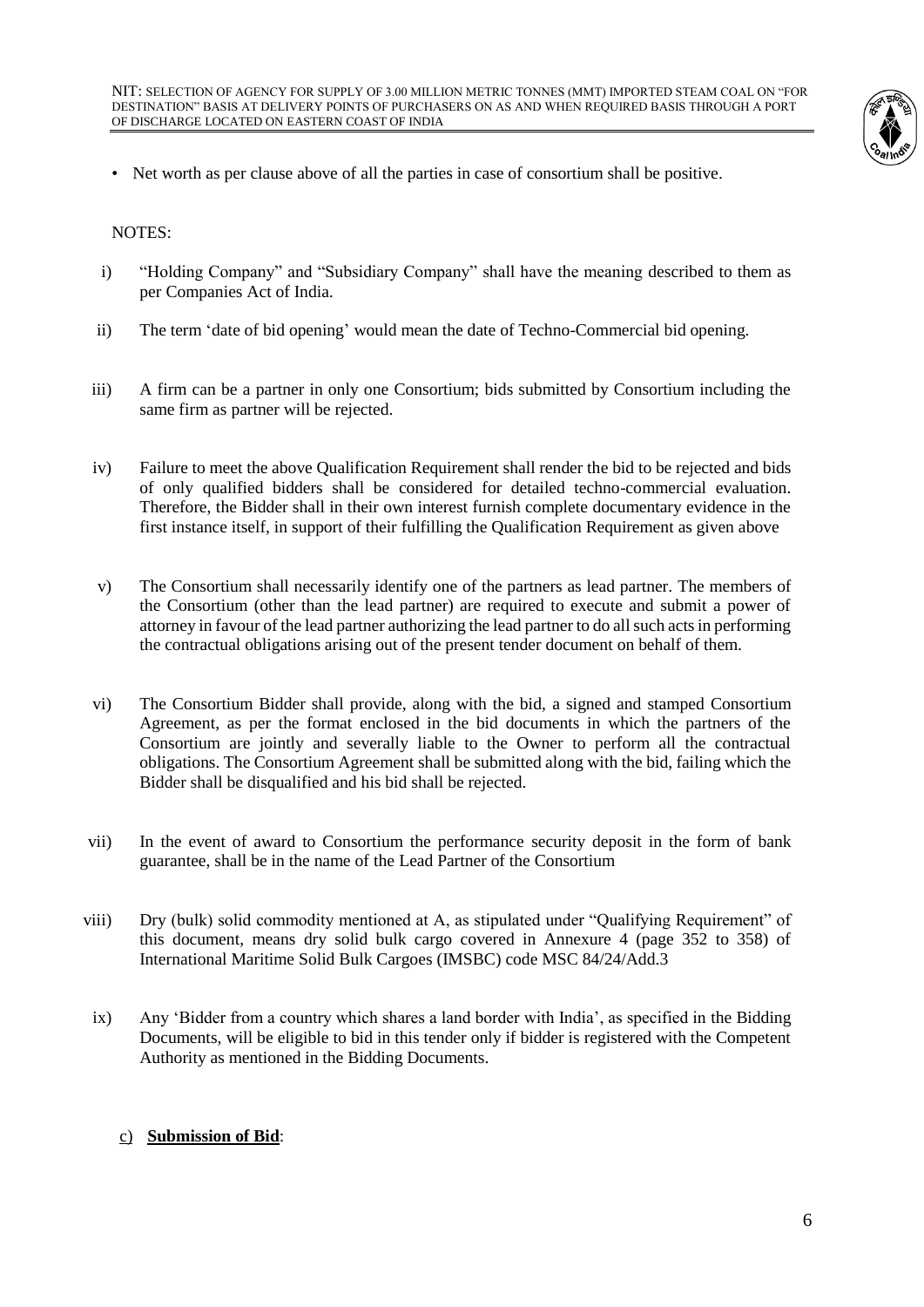NIT: SELECTION OF AGENCY FOR SUPPLY OF 3.00 MILLION METRIC TONNES (MMT) IMPORTED STEAM COAL ON "FOR DESTINATION" BASIS AT DELIVERY POINTS OF PURCHASERS ON AS AND WHEN REQUIRED BASIS THROUGH A PORT OF DISCHARGE LOCATED ON EASTERN COAST OF INDIA



- a. The bidders will have to accept unconditionally the online user portal agreement which contains the acceptance of all the Terms and Conditions of NIT including General and Special Terms & Conditions, Integrity Pact and other conditions, if any, along with on-line undertaking in support of the authenticity of the declarations regarding the facts, figures, information and documents furnished by the Bidder on-line in order to become an eligible bidder. No conditional bid shall be allowed/accepted.
- b. Confirmatory Documents: All the confirmatory documents as enlisted in the NIT in support of online/under annexures information submitted by the bidder are to be uploaded by the bidder while submitting /their bid.
- c. Letter of Bid (LoB): The format of Letter of Bid (as given in the NIT) will be downloaded by the bidder and will be printed on Bidder's letter head and the scanned copy of the same will be uploaded during bid submission. This will be the covering letter of the bidder for his submitted bid. The content of the "Letter of Bid" uploaded by the bidder must be the same as per the format downloaded from CIL's e-procurement portal and it should not contain any other information, which contradicts the content and spirit of the original format of LoB.

The Letter of bid will be digitally signed by DSC holder submitting bid online and it does not require any physical signature. However, if the Letter of Bid (LoB) bears the physical signature in addition to the digital signature of DSC holder, it will be accepted without questioning the identity of person signing the Letter of Bid.

If there is any change in the contents of Letter of Bid uploaded by bidder as compared to the format of Letter of Bid uploaded by the Owner with NIT document, then the LoB shall be requested under the head Confirmatory documents and subsequently accepted or rejected as applicable.

#### **9. Bid Submission:**

All bids are to be submitted on-line on CIL's e-procurement portal **[https://coalindiatenders.nic.in](https://coalindiatenders.nic.in/)** within the specified period. No bid shall be accepted after the bid submission deadline for any reason whatsoever.

# **10. System Requirement:**

It is the bidder's responsibility to comply with the system requirement i.e. hardware, software and internet connectivity at bidder's premises to access the e-tender in CIL's e-procurement portal. Under any circumstances, CIL shall not be liable to the bidders for any direct/indirect loss or damages incurred by them arising out of incorrect use of the e-tender system or internet connectivity failures.

# **11. Rejection of Bid:**

CIL reserves the right to reject any or all bids or cancel/withdraw the Invitation for Bids at any time during the process without assigning any reason whatsoever and in such case no bidder / intending bidder shall have any claim arising out of such action. CIL reserves the right not to accept the lowest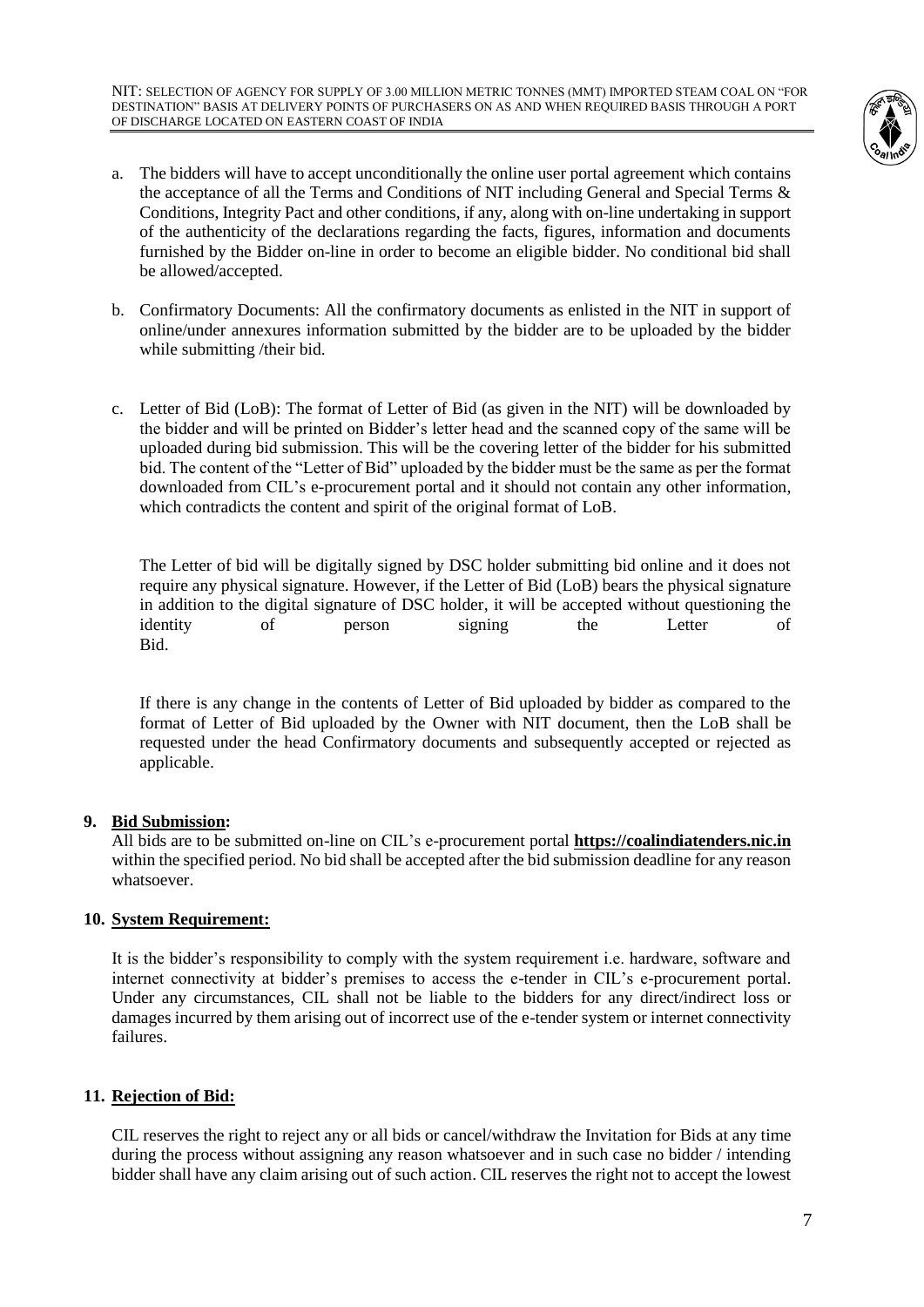

offer without assigning any reason whatsoever and the right to negotiate with any or all of the Bidders on any terms and conditions. Such discretion exercised by CIL cannot be questioned by the bidders before any Court of law or otherwise

**12.** Each Bidder shall submit only one Bid, either individually, or as a proprietor, or as a partner in a partnership firm or as a Company registered under Companies Act. A Bidder who submits or participates in more than one Bid (other than as a sub-contractor or in cases of alternatives that have been permitted or requested) will cause all the Bids with the Bidder's participation to be disqualified

# **13. Conflict of Interest:**

A Bidder may be considered to have a Conflict of Interest with one or more parties in this bidding

process, if :

- a) They have controlling partner(s) in common; or
- b) They receive or have received any direct or indirect subsidy/financial stake from any of them; or
- $c)$  They have business relationship with each other, directly or through common third parties, that puts them in a position to have access to information about or influence on the bid of another Bidder; or
- d) In case of a holding company having more than one Subsidiary/Sister Concern having common business ownership/management only one of them can bid. Bidders must proactively declare such sister/common business/management in same/similar line of Business.

All such Bidders having a Conflict of interest, shall be disqualified.

# **14. Cost of Bidding**:

The bidder shall bear all costs associated with the preparation and submission of its bid and the Employer will in no case be responsible or liable for those costs.

#### **15. Technical Specifications:**

The bidder shall closely study all specifications in detail, which govern the rates for which he is tendering.

#### **16. Currencies of Bid and Payment**:

Prices shall be quoted in the following currencies:

a) The bidder shall quote FOB Coal Price, Ocean freight and Marine Insurance Charges in US

Dollars.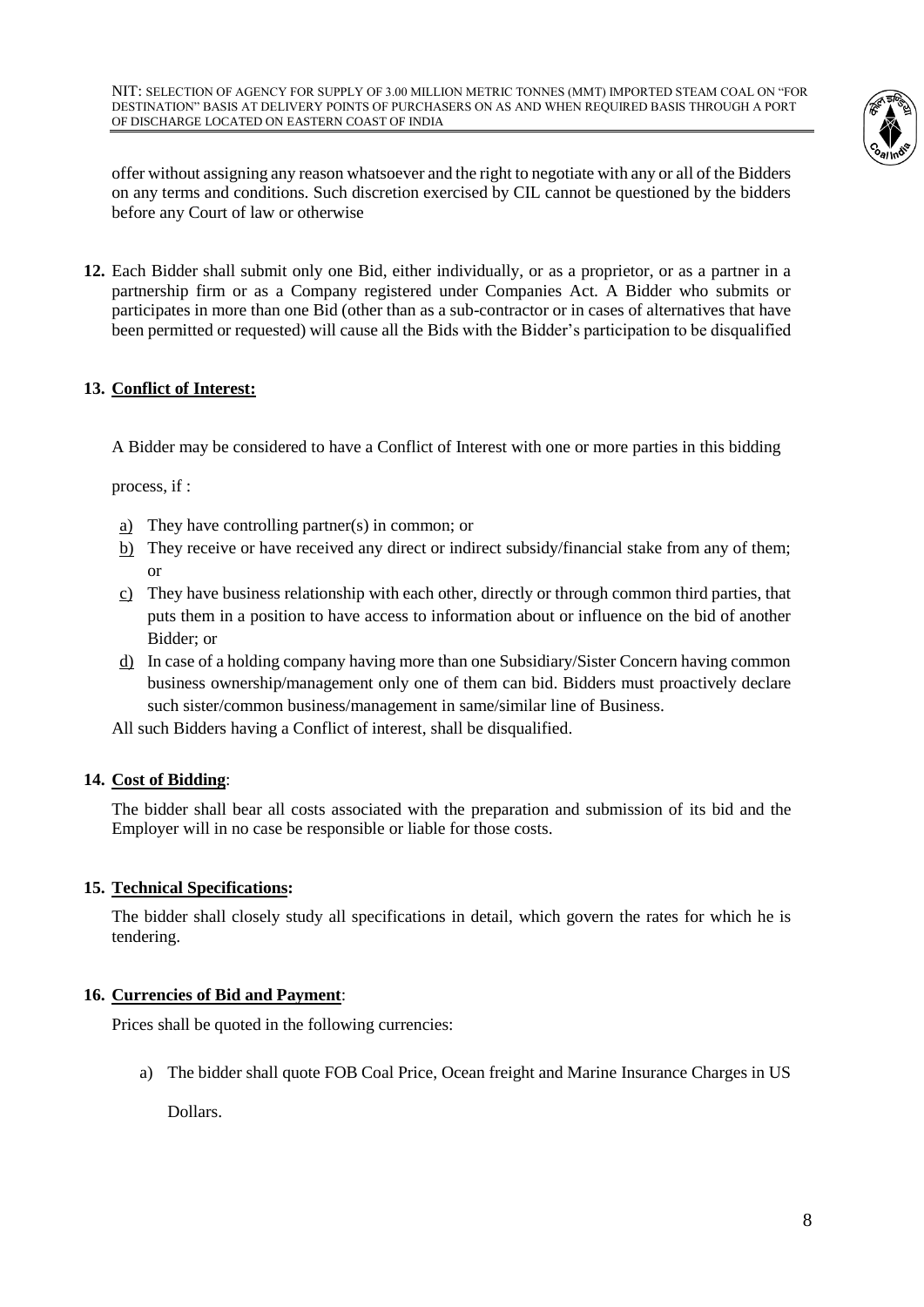

b) Other components of total FOR price including all incidental costs viz. Port & Inland Handling charges, statutory taxes & duties (including custom duty if applicable) and Insurance including third party Insurance etc. included in the bid price shall be considered

in Indian Rupees.

The payments to the successful Bidder shall be made in equivalent Indian Rupees for FOR Coal Price at the Delivery Points.

### **17. Date of Commencement of Work or Zero Date:**

The date of commencement of work or Zero Date shall be reckoned from the issue of letter of award.

#### **18. Change in Constitution of the Contracting Agency**:

Prior approval in writing of the company shall be obtained before any change is made in the constitution of the contracting agency, otherwise it will be treated as a breach of Contract.

#### **19. Canvassing in Tender:**

Canvassing in connection with the tenders in any shape or form is strictly prohibited and tenders submitted by such Bidders who resort to canvassing shall be liable for rejection.

#### **20. Letter of award (LOA)/Work Order/Agreement:**

The Bidder, whose Bid has been accepted, will be notified the award of contract on-line on the eprocurement portal on his personalized dashboard prior to expiration of the bid validity period. On issuance of Letter of Award (LOA)/Work Order of the tender issued by the Company, Performance Guarantee must be submitted by the contractor within 21 days of issuance of work order/LOA, failing which the award of work shall be cancelled and the Bidder will be banned for 02(Two) years from being eligible to submit Bids to CIL and its subsidiaries. In case of Consortium, the banning shall also be applicable to all individual partners of the consortium.

On receipt of Letter of Award (LOA)/Work Order of the tender issued by the Company, the successful Bidder shall execute contract agreement in the company's prescribed form for the due fulfillment of the contract. Failure to enter into the required contract within the specified period in the LOA/work order shall entail cancellation of LOA/work order and the Bidder will be banned for 02(Two) years from being eligible to submit Bids to CIL and its subsidiaries. The written contract to be entered into between the contractor and the company, shall be the foundation of the rights of both the parties and the contract shall not be deemed to be executed until the contract is signed by both the parties i.e. Contractor and the Company.

#### **21. Execution as per Delivery Schedule:**

Coal shall be imported as per the delivery schedule/firm order/indent given by CIL to the successful bidder. The firm order/confirmed delivery schedule by CIL shall be given on the basis of orders/indents that CIL would be receiving (from purchaser) from time to time till 30<sup>th</sup> June 2023. (For avoidance of doubt it is clarified that the timeline for delivery of coal (3.00 MMT which may be increased up to 6.00 MMT) shall start from the date of issuance of firm order/delivery schedule/indent placed by CIL to the Vendor which may be before the execution of the contract as per the clause 20 of e-tender notice). Coal has to be delivered to the Delivery Point of Purchasers within 30 days from the date of issue of such indent/delivery schedule/firm order by CIL.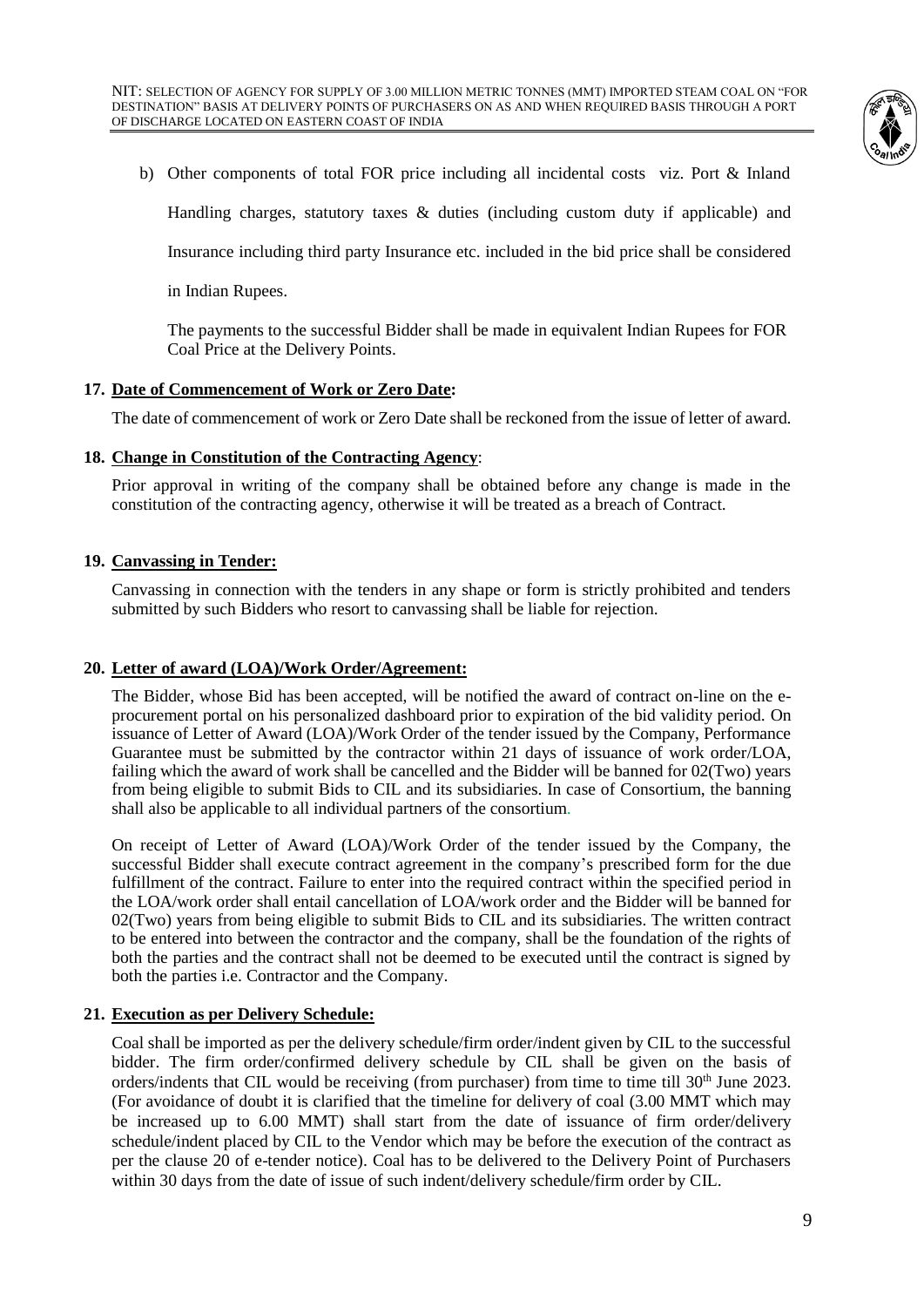

It shall be noted that the total quantity mentioned in the document is subject to revision based on the actual orders placed to CIL by purchases and subsequently by CIL to the vendor. CIL to ensure that Minimum order per indent/delivery schedule to be made to the vendor would be ~50,000 Metric Tonnes. However CIL reserves the right to not place any firm order, in case of non-receipt of firm order from purchaser to CIL, within the currency of contract.

This tender is for concluding a medium-term contract from July 2022 to June 30, 2023 between selected Agency and CIL for supply of imported steam coal at specified rates during the period covered under the contract. This contract is in the nature of a standing offer from the selected Agency. However, a legal contract would come into existence with placement of individual firm order on As and When required basis and each supply order will constitute a separate contract. A firm order may be placed upto the last date of currency of the contract. All firm orders placed within the currency of the contract are bound to be executed by the contract holder Agency

### **22. Bid Validity**:

The validity period of the tenders shall be **90 (Ninety)** days after the end date of bid submission.

In exceptional circumstances, prior to expiry of the original time limit, the Owner may request the bidders to extend the period of validity for a specified additional period. The employer's request and the bidder's responses shall be made in writing or by e-mail. A bidder may refuse the request. In case the Bidder refuses the request to extend the period of validity then no banning/ any penal action will be taken against the Bidder. A bidder agreeing to the request will not be required or permitted to modify his bid.

The Bidder shall not, during the said period or within the period extended by mutual consent, revoke or cancel his tender or alter the tender or any terms/conditions thereof without consent in writing of the company. In case the Bidder violates to abide by this, the Company will be entitled to take action as per this tender document.

#### **23. Modification and Withdrawal of Bid**:

Modification of the submitted bid shall be allowed on-line only before the deadline of submission of tender and the bidder may modify the bid online as many times as he may wish.

Bidders may withdraw their bids online within the end date of bid submission. However, if the bidder once withdraws his bid, he will not be able to resubmit the bid in this particular tender. The system of on-line withdrawal is available on the e-procurement portal up to end date of bid submission.

#### **24. Restriction of bidder from a country which shares a land border with India**

- I. Any bidder from a country which shares a land border with India will be eligible to bid in this tender only if the bidder is registered with the Competent Authority.
- II. "Bidder" (including the term 'Bidder', 'consultant' or 'service provider' in certain contexts) means any person or firm or company, including any member of a consortium or Joint venture (that is an association of several persons, or firms or companies), every artificial juridical person not falling in any of the descriptions of bidders stated hereinbefore, including any agency branch or office controlled by such person, participating in a procurement process.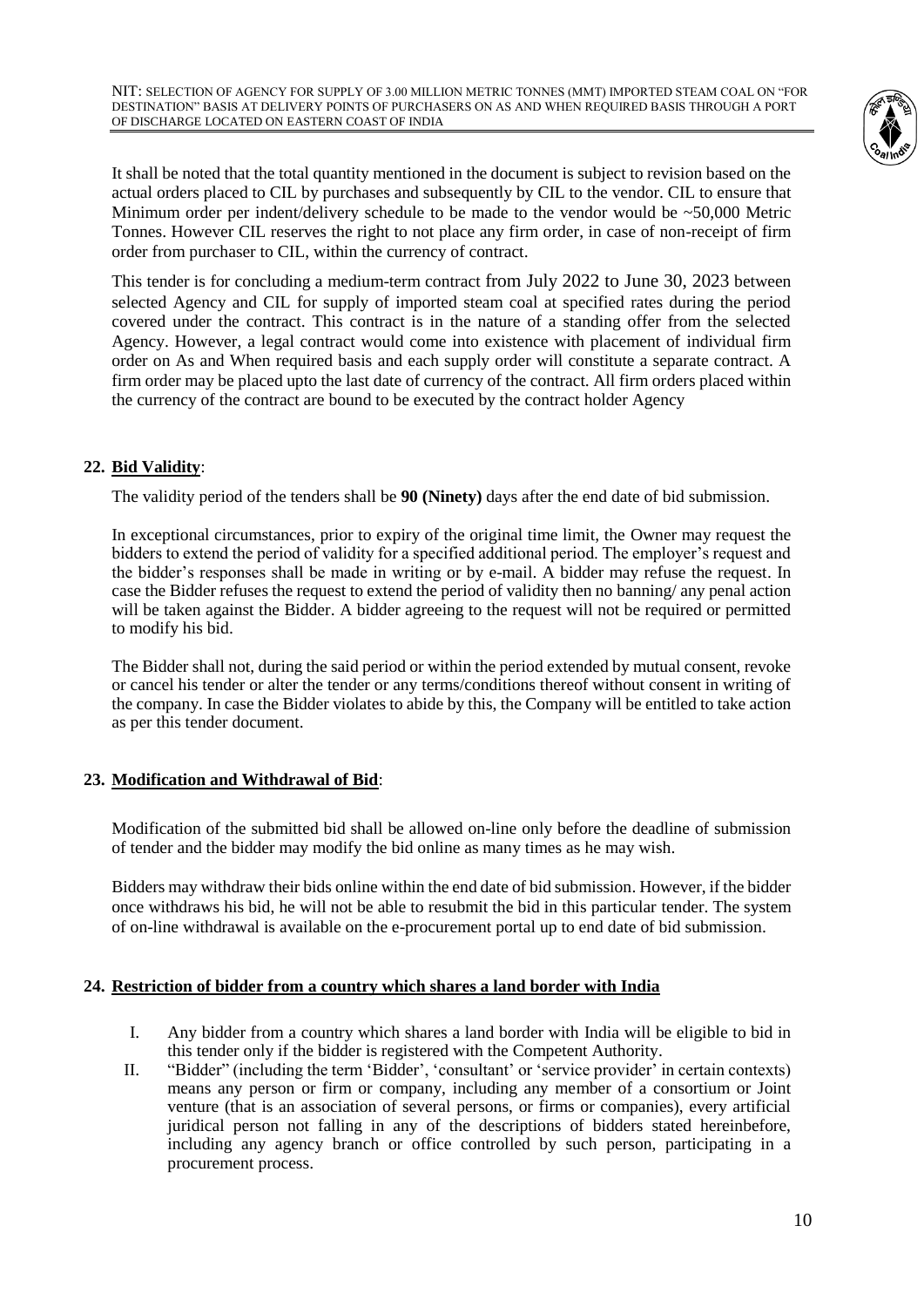

- III. "Bidder" from a country which shares a land border with India" for the purpose of this order means:
	- a. An entity incorporated, established or registered in such a country; or
	- b. A subsidiary of an entity incorporated, established or registered in such a country; or
	- c. An entity substantially controlled through entities incorporated, established or registered in such a country; or
	- d. An entity whose beneficial owner is situated in such a country; or
	- e. An Indian (or other) agent of such an entity; or
	- f. A natural person who is a citizen of such a country; or
	- g. A consortium or joint venture where any member of the consortium or joint venture falls under any of the above.
- IV. The beneficial owner for the purpose of (III) above will be as under:
	- 1. In case of a company or Limited Liability Partnership, the beneficial owner is the natural person(s), who, whether acting alone or together, or through one or more juridical person, has a controlling ownership interest or who exercises control through other means.

Explanation-

- a. "Controlling ownership interest" means ownership of or entitlement to more than Twenty Five Percent of shares or capital or profits of the company.
- b. "Control" shall include the right to appoint majority of the directors or to control the management or policy decisions including by virtue of their shareholding or management rights or shareholders agreements or voting agreements.
- 2. In case of a partnership firm, the beneficial owner is the natural person(s) who, whether acting alone or together, or through one or more juridical person, has ownership of entitlement to more than fifteen per cent of capital or profits of the ownership.
- 3. In case of an unincorporated association or body of individuals, the beneficial owner is the natural person(s) who, whether acting alone or together, or through one or more juridical person, has ownership of entitlement to more than fifteen per cent of the property or capital or profits of such association or body of individuals.
- 4. Where no natural person is identified under (1) or (2) or (3) above, the beneficial owner is the relevant natural person who holds the position of senior managing official.
- 5. In case of a trust, the identification of beneficial owner(s) shall include identification of the author of the trust, the trustee, the beneficiaries with fifteen per cent or more interest in the trust and any other natural person exercising ultimate effective control over the trust through a chain of control or ownership.
- V. An agent is a person employed to do any act for another or to represent another in dealings with third person.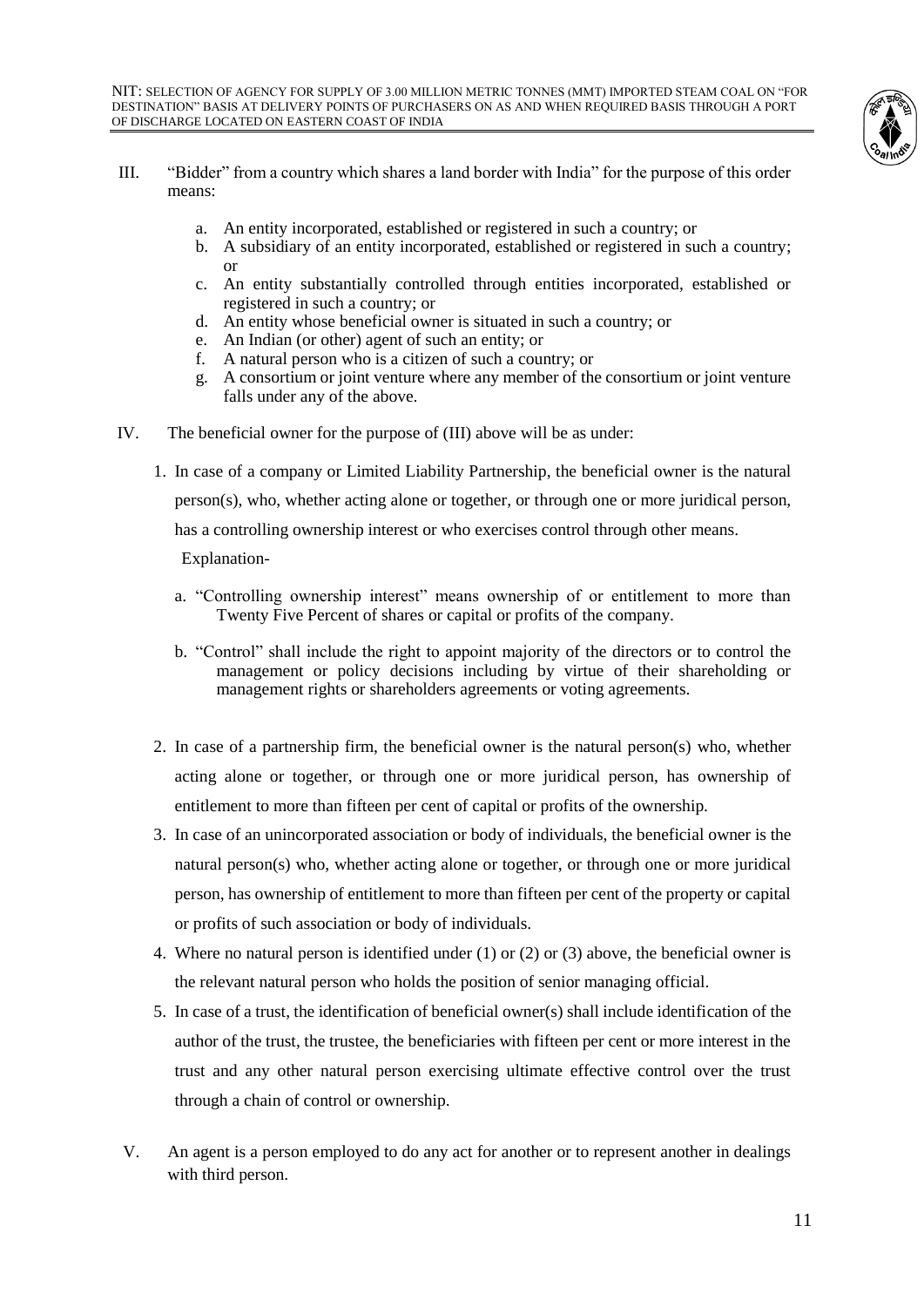

VI. The successful bidder shall not be allowed to sub-contract works to any contractor from a country which shares a land border with India unless such contractor is registered with the competent Authority.

### **25. Postponement of scheduled date(s):**

 The Company reserves the right to postpone the date of receipt and opening of tenders or to cancel the tenders without assigning any reason whatsoever.

#### **26. Contract Agreement Document(s):**

This Tender Notice shall be deemed to be part of the Contract Agreement. The "General Terms & Conditions", Additional Terms & Conditions, Special Terms & Conditions(if any), Technical Specifications, drawings(if any) and any other document uploaded on portal as NIT document forms an integral part of this NIT and shall also form a part of the contract agreement.

### **27. Subletting of Work:**

No subletting of work as a whole by the contractor is permissible. Prior permission is required for engagement of Sub-Contractor.

The contractor shall specify major items of supply or services for which he proposes to engage Subcontractor(s)/ Sub-Vendor (s) in its bid.

# **28. Implementation of Employee Provident Fund (EPF):**

The Bidder shall have to ensure implementation of EPF, if applicable, in respect of the workers deployed by him as detailed in the tender document.

# **29. Splitting up of the work:**

The Company does not bind itself to accept the lowest tender and reserves the right to reject any or all the tenders without assigning any reasons whatsoever and to split up the work between two or more Bidder(s) or accept the tender in part and not in its entirety, at its sole discretion.

#### **30. Settlement of Disputes:**

Matters relating to any dispute or difference arising out of this tender and subsequent contract awarded based on this tender, shall be dealt as per this tender document.

**31.** The laws applicable to this contract shall be the laws in force in India. High Court of Calcutta shall have exclusive jurisdiction in all matters arising under this contract.